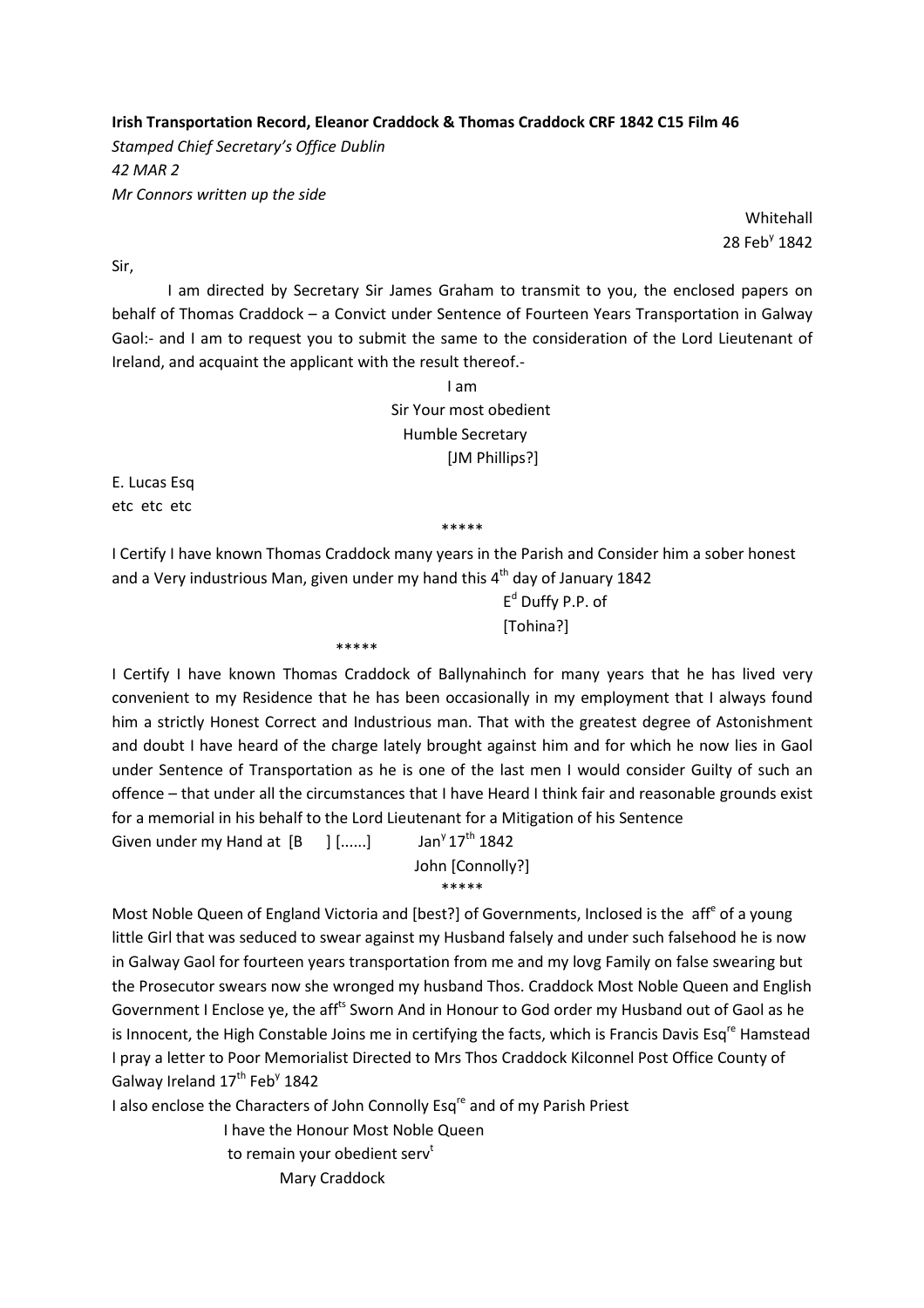## To the Most Noble Queen of England and its Liberties White Hall London

Mrs Mary Craddock Pardon for her Husband Febr $y$  1842 Home Office

\*\*\*\*\*

County of Galway to with } By two of Her Majesty's Justices of the Peace for Said County - - -

[Whereas?]Mary Ward of Cloonkeen in the Barony of Clonmacnowen in Said County age in or about fifteen years came before us this Day and maketh her Solemn oath on the Holy evangelist and saith she has got a remorse of Conscience from falsely Prosecuting Thomas Craddock of the Parish of Fenora [Kilfenora] in the barony of Kilconnel and Said County at the last General Quarter Sessions of the Peace held in December 1841 at Loughrea in Said County and on such false prosecution purporting to have robed her grand Father Laurence Ward of fifteen pounds sterling then and there said Thos Craddock was found Guilty and sentenced fourteen years transportation and so was a woman called Elenor Craddock under same Charge = Prosecutor Mary Ward first swears, that Elenor Craddock now in the County Galway Gaol is Guilty of Robbing her grand father Laurence Ward, that Thomas Craddock is Innocent and had neither act part or knowledge of said Robbery and Prosecutor xxxxxx Declares it was Elenor Craddock caused her to Prosecute the Innocent Thos. Craddock he being snug thinking he might pay the money sooner than stand his trial prosecutor further swears, she is not able to walk from the Remorse upon her from falsely Prosecuting said Thomas Craddock. -

Taken and sworn before us two of her Majesty's Justices of the Peace for said County 6<sup>th</sup> day of February 1842.

> Cole Dillan [.] JP. For said County Martin Kirwan J.P. for said County

Truly read and fairly explained to Deponent Mary Ward x (her mark)

\*\*\*\*\*

Eleanor and Thomas Craddock Receiving stolen money [..]  $Transport<sup>n</sup>$ Commute Thomas Craddocks sentence to 3 years imprisonment Signature 1842 1. Mr Freeman ans<sup>d</sup>  $11^{\text{th}}$ /42 11. Order prepared  $-d^{\circ}$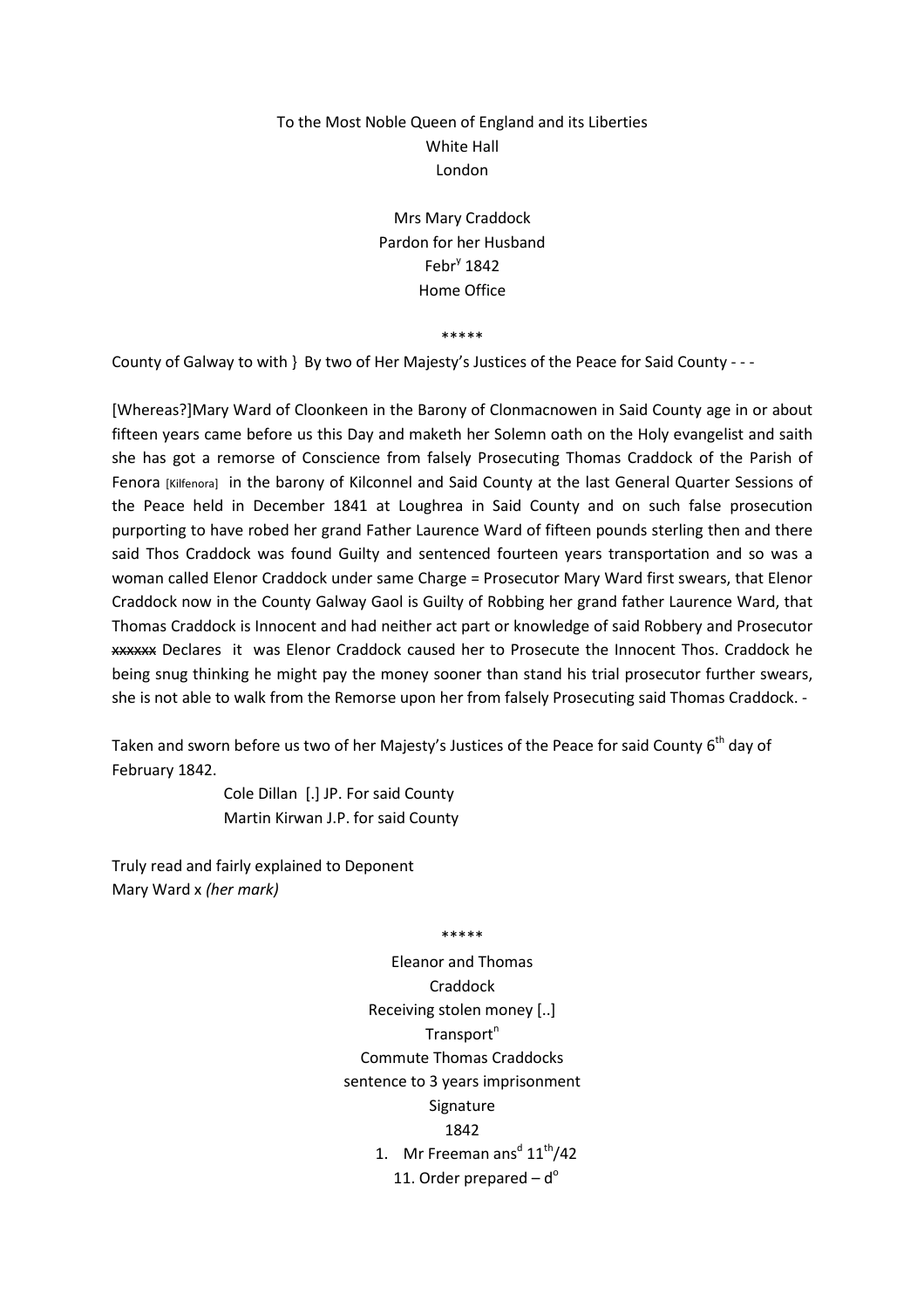## Another application annexed 2 Aug /42 3<sup>rd</sup> Aug 1842 Gaoler inform<sup>d</sup> do The law to make its course Rev Ew<sup>d</sup> Daffy wrote the meml. Of 20 July last, the [...] from him which as forwarded to the Lord Lieut<sup>t</sup> was [probably?] a forgery? ......

23 Sept<sup>r</sup> 1842

I think there should not be any further mitigation of the Prisoners sentences I.G.A.

> Gaoler inform<sup>d</sup> d<sup>o</sup>  $24^{\text{th}}$  AWI

This case has been twice under consideration and no grounds are stated for a further mitigation of the sentence that [...] [...] before the Lord Lieutenant & [..] E. Langdon

> Signature 22 [....] 42

\*\*\*\*\*

Stamped Chief Secretary's Office 42 MAR ? Mr Connors written up the side.

> [........] 6 March 1842

Sir,

I accordance with your desire, communed to me in your letter of the  $4<sup>th</sup>$  of March, I have the honor to acquaint for his Excellency's information, with the particulars of Thomas Craddock's case.

 Eleanor Craddock & Thomas Craddock were indicted for receiving £10, a purse & [some?] wearing apparel knowing them to be stolen. The first witness was Margaret Ward, who swore that she & her husband had by care & industry saved a sum of 27L in sovereigns & guineas, & that she kept in a box in her house, under lock & key. That the only [.....] were herself & her husband, & a little girl her grand daughter, Mary Ward. That Mary Ward gave her back 5 Sovs. & 5 [shillings?] Mary Ward was next examined (10 or 11 years of age). Her evidence was, that she became intimate with the prisoner Eleanor who told her to insult her grandmother & grandfather & make them dislike her. That they had a pair of scissors attached to the key of the box, where the money was. That the prisoner Eleanor made her believe that if she Mary could get the money out of the box, the prisoner would go with her to America & that she & her brother to freedom?]. Thomas and Mary Ward would all live together there. That induced greater representations. Mary Ward stole the keys from her grandmother, and the prisoner Eleanor to whom they were given went to [Balunach?] (Ballynahinch?) to a pawn broker, to endeavour to process a key to match the key of the box, that she returned, & said she failed, and that Eleanor, then sent Mary Ward to borrow the scissors to which the key was attached, that old Thos Ward having lent the scissors, Eleanor had a false key made from the one attached to them, which she afterwards gave to Mary Ward, who took the money out of the box, and gave some of the money to Eleanor for herself and [......] for the prisoner Thomas, who was to [....] it until all went to America, & then use it on their general account. That 1 sovereign was to be given to a person by the name of [Crampwell?]. That the prisoner Eleanor then induced her Mary to abscond with her to the County of Tipperary. That Eleanor bought some things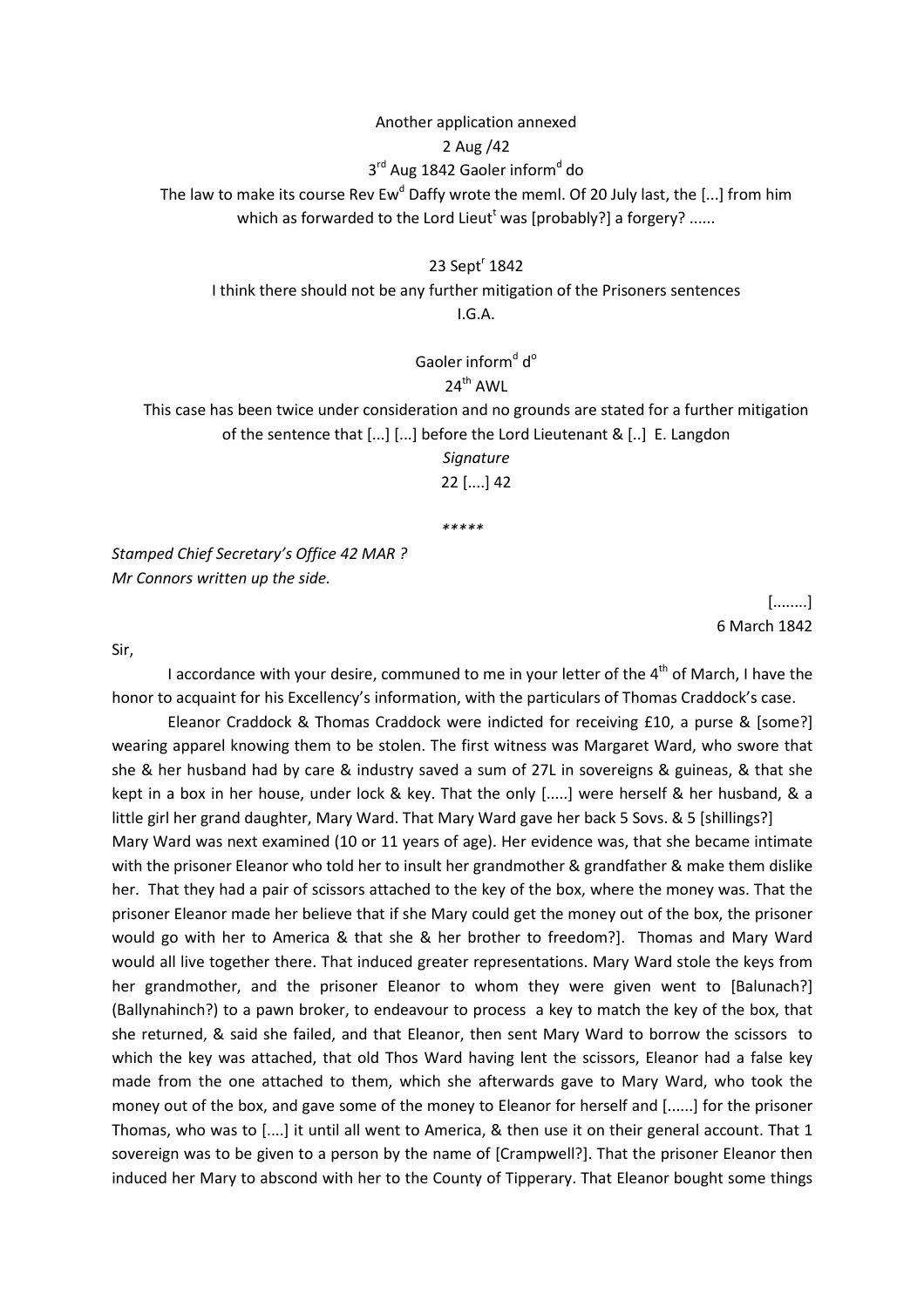for Mary Ward, which were of low value. That she returned with Eleanor afterwards to Galway, & that as the prisoner Eleanor came near a deep bog hole on the verge of which was a turf stack She began to open the end of the stack next to bog hole & cried out that [..] was rotted, & asked the child to assist her, that Mary Ward became [frightened?] and came away - and it appeared to her that the fear was not without grounds, as I have like doubt that the object was to murder the child. [Crampwell?/Crasswell?] to whom the sovereign was given told Ward & his wife which led to the discovery. Thomas Wards house was searched by the police. In the box some sovereigns Mary Craddocks clothes, & a purse which she identified as Eleanors found in it.-

Thomas Craddock said the box was his. Crampwell was also examined, also swore that Eleanor said to him, if her admitted the receipt of the sovereign the girl would be transported. This witness duly corroborated Mary Ward, whose evidence was given in a manner strongly to impress the conviction of its truth. [from? [the?] whole of the case altho I think Thomas the memorialist was involved in the transaction after it became highly criminal, I do not think he was engaged in its original arrangement. and as the principal Eleanor has been sentenced also to 14 years Transportation I think the ends of justice would be answered by commuting Thomas sentence to such period of imprisonment his country may approve of.

\*\*\*\*\*

I have the honor to be your obedient servant

Wm Dean Freeman

[Hoarny?] near Killconnell 20<sup>th</sup> July 1842

Your Excellency Earl De Gray Lord Lieutenant Governor and General Governor of Ireland With the Highest Respect and very Humble Submission I beg leave to address your Excellency under a grievious(sic) circumstance in the Matter of one of my Parishioners by name Thos Craddock, that I am acquainted with sine my appointment as Parish Priest these several years Back – He had been charged for Robbery tryed at Loughrea Quarter Sessions found guilty. He and Eleanor Craddock sentenced fourteen years Transportation I understand Memorials were sent to your Excellency respecting his Innocence which caused him not to be transported but three years Imprisonment in Galway Gaol. I pledge Myself to your Excellency as a Clergyman that Thos. Craddock was not concerned in the Robbery Quite Innocent of it, He is a quite honest man striving to support a long helpless family with his Horse and Cart. It was Eleanor Craddock and the Prosecutor that committed the robbery and very justly Eleanor was Transported. In charity and in the Eyes of God to do justice I take the Liberty of applying to your Excellency Praying youe Excellency will order the Lord and Judge of Assizes now to be at Galway to Liberate Innocent Thos Craddock, and let him home to his long helpless Family and for same I shall for ever Pray with due respect and Submission. I have the Honour tobe and the Honour to remain the Humble and very obed<sup>t</sup> Serv<sup>t</sup> of your Excellency

Edw<sup>d</sup> Duffy P.P. [Hoarny?]

Sent by ......... Wheatley to the ....... Office Received at Dublin Sept 17/42 **Signature** 

Killconnel County of Galway Ireland 10<sup>th</sup> September 1842

Most Noble Victoria Queen of England Ireland and Scotland, Best of Gentry Magistrates and Clergymen has applied to the English and Irish Government for to take my Husband Thos Craddock out of Galway Gaol that is confined there for three years Imprisonment since October 1841. The whole Country at large Knows he is Innocent, which made respectable persons seek for his